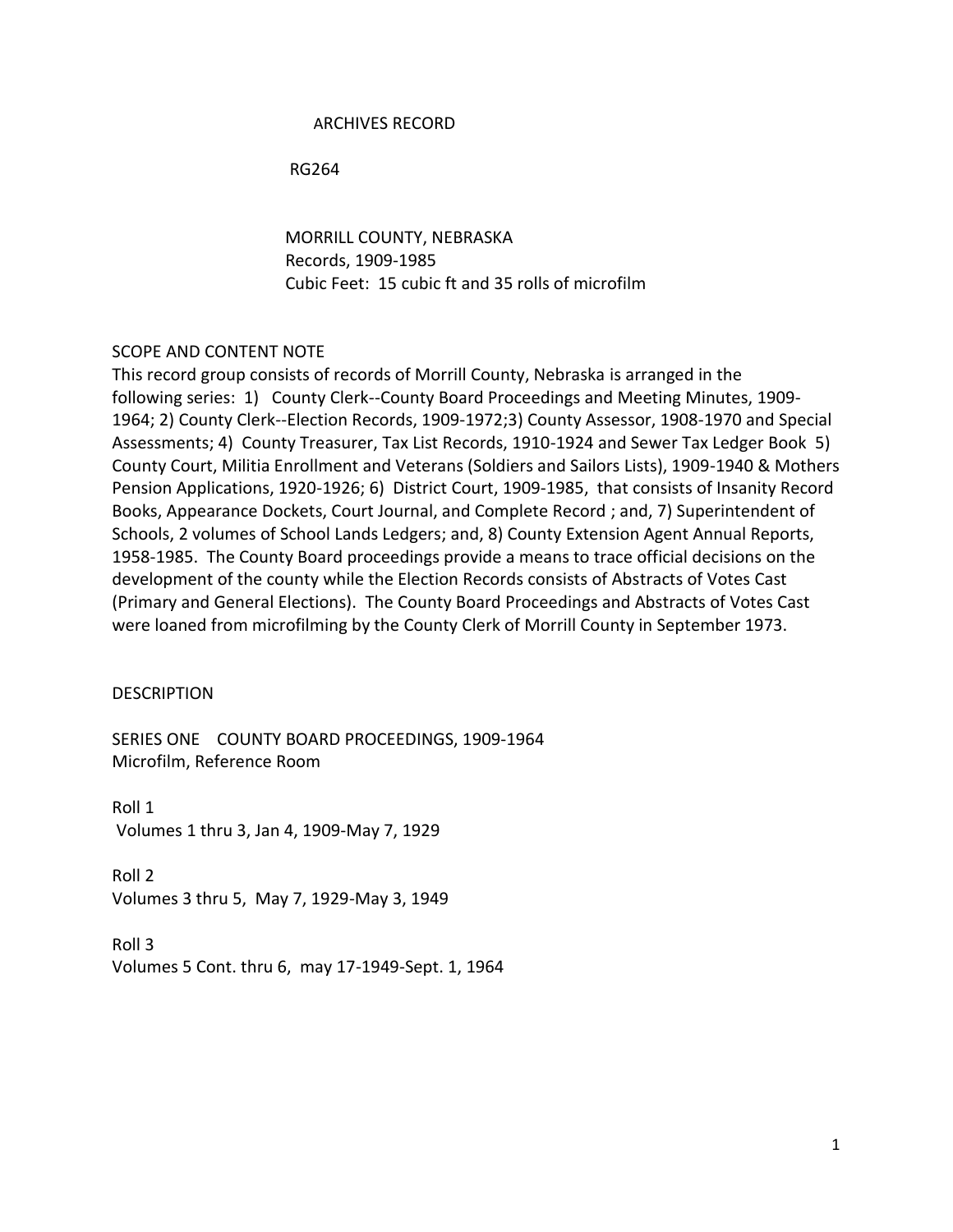RG264, MORRILL COUNTY SERIES TWO ELECTION RECORDS, 1909-1972

Microfilm, Reference Room Roll 1 Volumes 1 thru 2, Abstracts of Votes Cast (Primary and General Elections) June 1909-Nov. 7, 1944

Roll 2

Volume 2 Cont., Abstracts of Votes Cast (Primary and General Elections) June 11, 1946-Nov. 7, 1972

## SERIES THREE COUNTY ASSESSOR, 1908-1970

Microfilm, Reference Room

Assessment Records Roll 1 #23,019 Personal Property, Volume 1, pg. 1, Bayard Pct., 1908 thru Personal Property, Volume 24, X, Y, and Z, King Pct., 1909 Note: Volume 19, frame 546, no entry for U & V Volume 20, frame 549, pages mutilated/hard to read

Roll 2 #23,020 Personal Property, Volume 25, A, Redington Pct., 1909 thru Personal Property, Volume 49, K, Eastwood Pct., 1911

Roll 3 #23,021 Personal Property, Volume 49 cont., L, Eastwood Pct., 1911 thru Personal Property, Volume 7373, K, Storm Lake Pct., 1912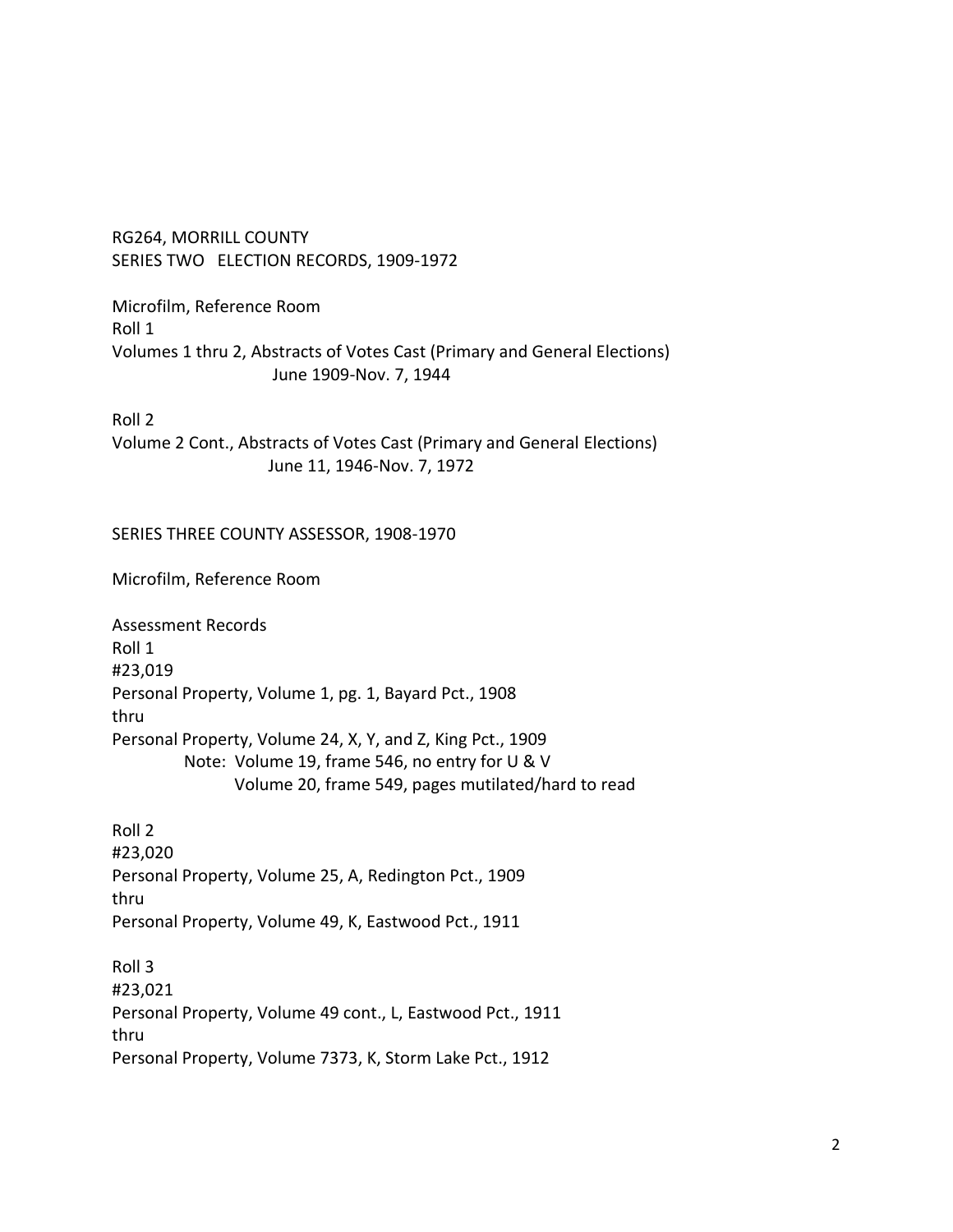Microfilm, Reference Room

Assessment Records Roll 4 #23,022 Personal Property, Volume 73 cont., Storm Lake Pct., 1912 thru Personal Property, Volume 98, Recapitulation, Gilchrist Pct., 1913

Roll 5 #23,029 Personal Property, Volume 99, A, Good Streak Pct., 1913 thru Personal Property, Volume 128, A, Bonner pct., 1915 Note: Volume 123, East Pct., Frame #521 has no entries

Roll 6 #23,030 Personal Property, Volume 128 cont., B., Bonner Pct., 1915 thru Personal Property, Volume 154, L, Storm Lake Pct., 1916 Note: Volume 146, frame #458, target board missed Incorrect target card shown for Court House Rock Pct.

Roll 7 #23,031 Personal Property, Volume 154 cont., M, Storm Lake Pct., 1916 thru Real Property, Lands, Volume 165, Sec. 19, Twn. 19, Rg. 49, Court House Rock Pct., 1916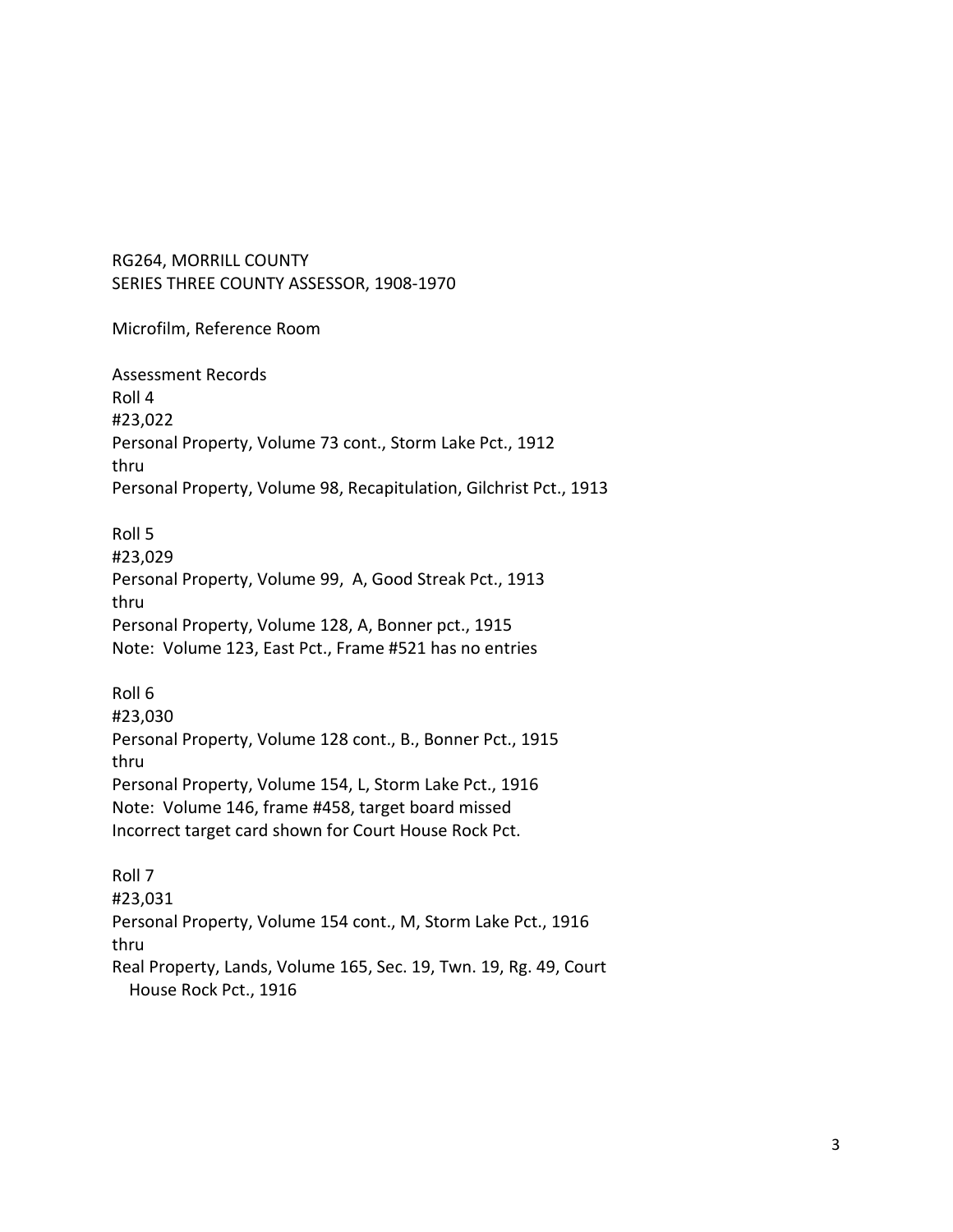Microfilm, Reference Room

Assessment Records Roll 8 #23,032 Real Property, Lands, Volume 165, Sec. 19, Twn, 19, R. 49, Court House Rock Pct., 1916 thru Personal Property, Volume 177, F, Bonner Pct., 1917

Roll 9 #23,033 Personal Property, Volume 177 Cont., G, Bonner Pct., 1917 Thru Personal Property, Volume 206, S., Riley Hill Pct., 1918

Roll 10 #23,034 Personal Property, Volume 206, T, Riley Hill Pct., 1918 Thru Personal Property, Volume 230, J, Yockey Pct., 1919 Notes: Target Board for Volume 212 missed during filming Vol. 216 Broadwater misspelled on target; Vol. 223, Haynes Pct. is blank; Vol. 224, King Pct. Is blank

Roll 11 #23,035 Personal Property, Volume 230 cont., K, Yockey Pct., 1919 thru Personal Property, Volume 237, M, McGee, Robert, Bayard City, 1945 Note: Broadwater misspelled on target

Roll 12 #23,037 Personal Property, Vol. 237 cont., M, McGinley, Frank, Bayard City, 1945 thru Personal Property, Rural, Volume 238, H, Hill, George Mrs., Bayard Pct., 1945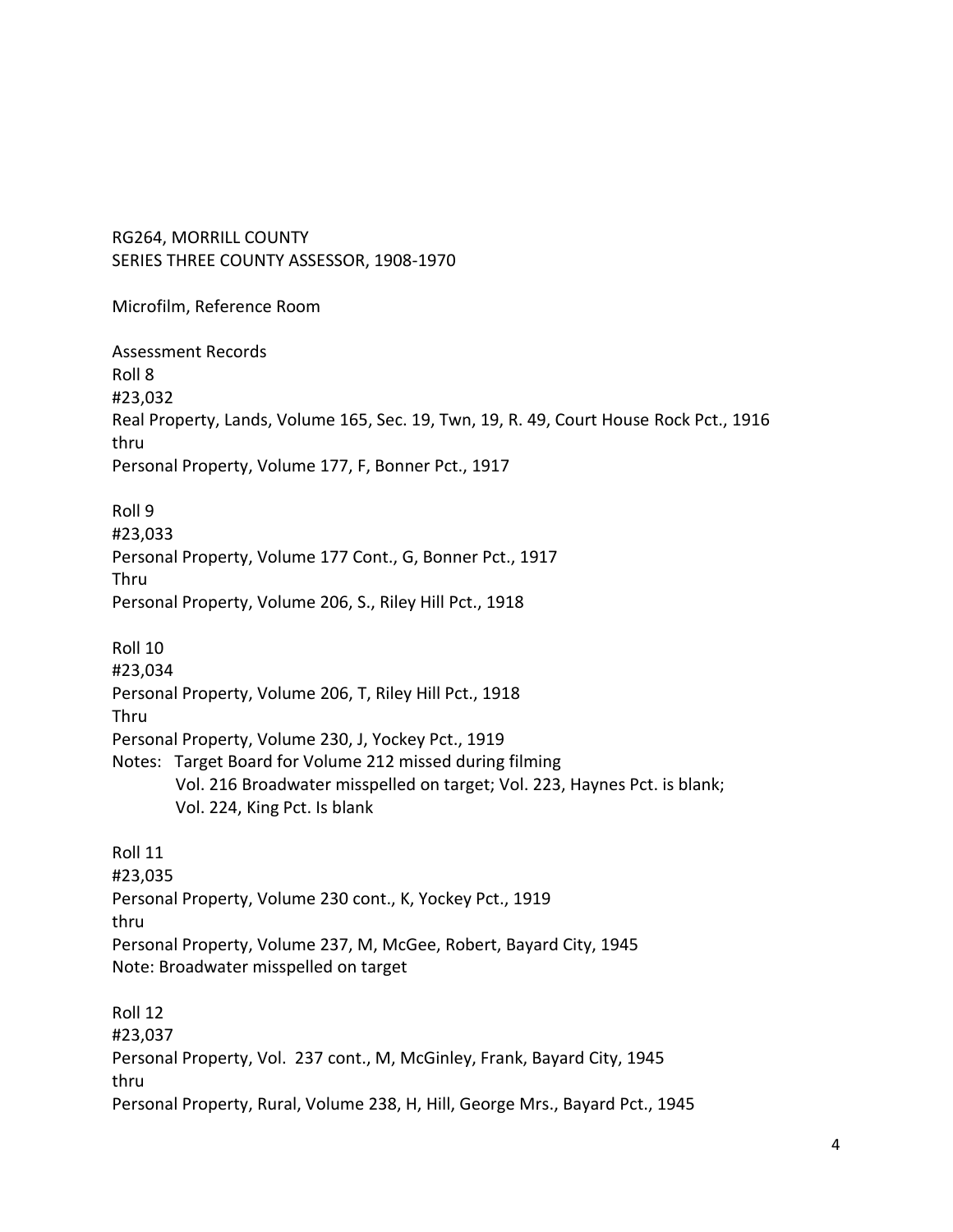Microfilm, Reference Room

Assessment Records Roll 13 #23,037 Personal Property, Rural, Vol. 238 Cont, H, Hill, Oscar, Bayard Pct., 1945 thru Personal Property, Towns, Vol. 239, T., Taylor, Robert, Eastwood Pct., 1945

Roll 14

#23,038

Personal Property, Rural, Vol. 239 Cont., U, Ufford, B. L., Eastwood Pct., 1945 thru

Personal Property, Towns, Vol. 240, M, Maser, Rudolph, Bayard City, 1950

Roll 15

#23,039 Personal Property, Towns, Vol. 240 Cont., M, Maxey, H., Bayard City, 1950 thru Personal Property, Vol. 241, Vandruff, B. L., Broadwater, NE, Eastwood Pct., 1950

Roll 16 #23,040 Personal Property, Vol. 241 Cont, V., Varah, Wayne R., Lisco, NE., Eastwood Pct., 1950 thru Personal Property, Vol. 242, W., Ware, Lucy, Lisco, NE, Weir Lisco Pct., 1950 NOTES: Volume 242, X/Y/Z for Weir Lisco is blank Beginning of reel should start with Varah, Wayne R.

Roll 17 #23,041 Personal Property, Vol. 243, Specials, A, Abel, Jacob, Bayard City, 1955 thru Personal Property, S, Schmunk, John, Bayard, NE, Bayard Pct., 1955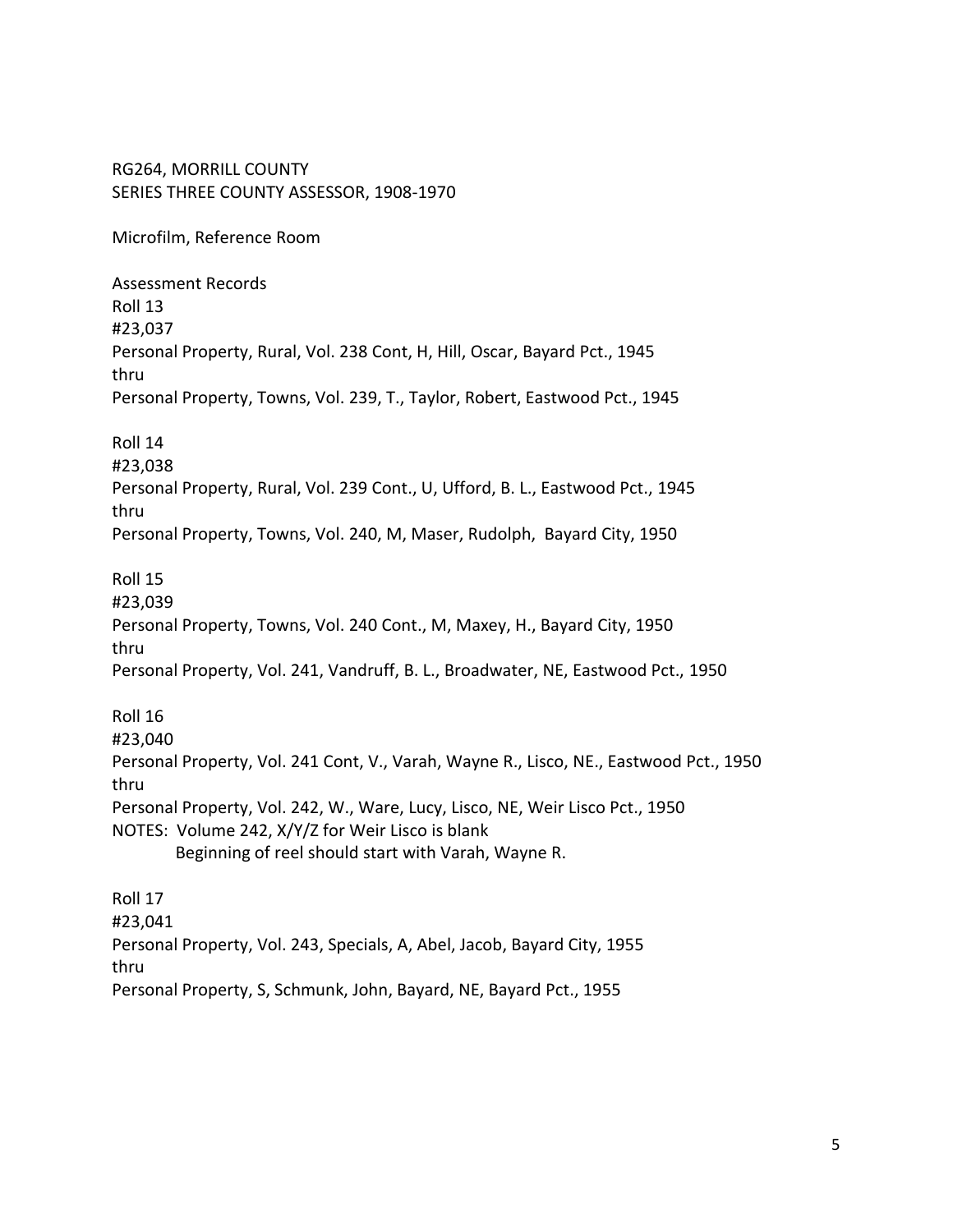RG264, MORRILL COUNTY SERIES THREE COUNTY ASSESSOR, 1908-1970 Microfilm, Reference Room Roll 18 #23,042 Personal Property, Vol. 243 Cont., S, Schmunk, John, Bayard, NE, Bayard Pct., 1955 thru Personal Property, Vol., 245, D., Dunlap, Richard, Bridgeport City, 1955 Roll 19 #23,043 Personal Property, Vol., 245, K, Kidwell, A. P., Broadwater City, 1955 thru Personal Property, Vol. 246, K, Kepler, W. D., Broadwater City, 1955 NOTE: Incorrect target ending on roll (should show Broadwater City) Roll 20 #23,044 Personal Property, Vol. 246 Cont., K, Kidwell, A. P., Broadwater City, 1955 thru Personal Property, Vol. 247, P, Pappas, Harry, Bayard City, 1960 Roll 21 #23,049 Personal Property, Vol. 247 Cont., P, Pappas, James, Bayard City, 1960 thru Personal Property, Vol. 250, C, Cook, Joe, Bridgeport City, 1960 Roll 22 #23,050 Personal Property, Vol. 250 Cont., C, Coop, Roy A., Bridgeport City, 1960 thru Personal Property, Vol. 253, C, Cramer, Bertty M., Bridgeport, NE, Camp Clarke Pct., 1960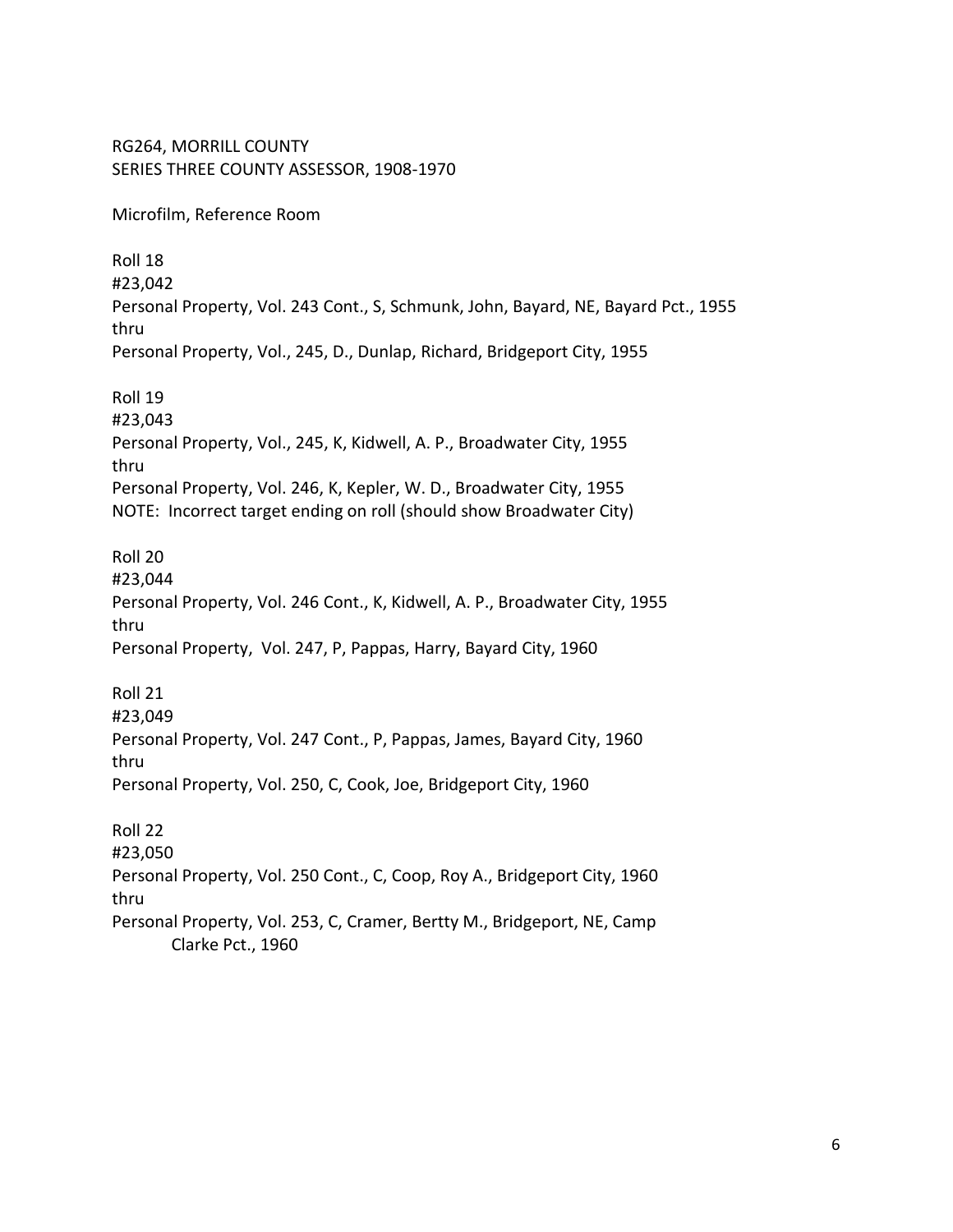RG264, MORRILL COUNTY SERIES THREE COUNTY ASSESSOR, 1908-1970 Microfilm, Reference Room Assessment Records Roll 23 #23,051 Personal Property, Vol. 253 Cont., C, Cramer, Florence, Bridgeport, NE, Camp Clarke Pct., 1960 thru Personal Property, Vol. 261, L, Lundy, Floyd, Bridgeport, NE, Redington Pct., 1960 NOTE: Vol. 258, Courthouse Rock Pct. filmed out of alphabetical order Roll 24 #23,052 Personal Property, Vol. 261 Cont., L, Lundy, Ronald, Bridgeport, NE, Redington Pct., 1960 thru Personal Property, Vol. 267, C, Candlin, Don, Bayard Pct., 1965 Roll 25 #23,053 Personal Property, Vol. 267 Cont., C, Cantwell, Sidney H., Gilchrist Pct., 1965 thru Personal Property, Vol. 268, H, Huber, Henry, Bridgeport, NE, Yockey Pct., 1965 Roll 26 #23,054 Personal Property, Vol. 268 Cont., H, Huber, Jake Jr., Bridgeport, NE, Yockey Pct., 1965 thru Personal Property, Vol. 269, Redfern Estate, Alliance, NE Gilchrist Pct., 1965 Roll 27 #23,074 Personal Property, Vol. 269 Cont., Reed, William F., Bayard City, 1965 Thru Personal Property, Vol. 271, A, Andissono, Pete, Bridgeport City, 1970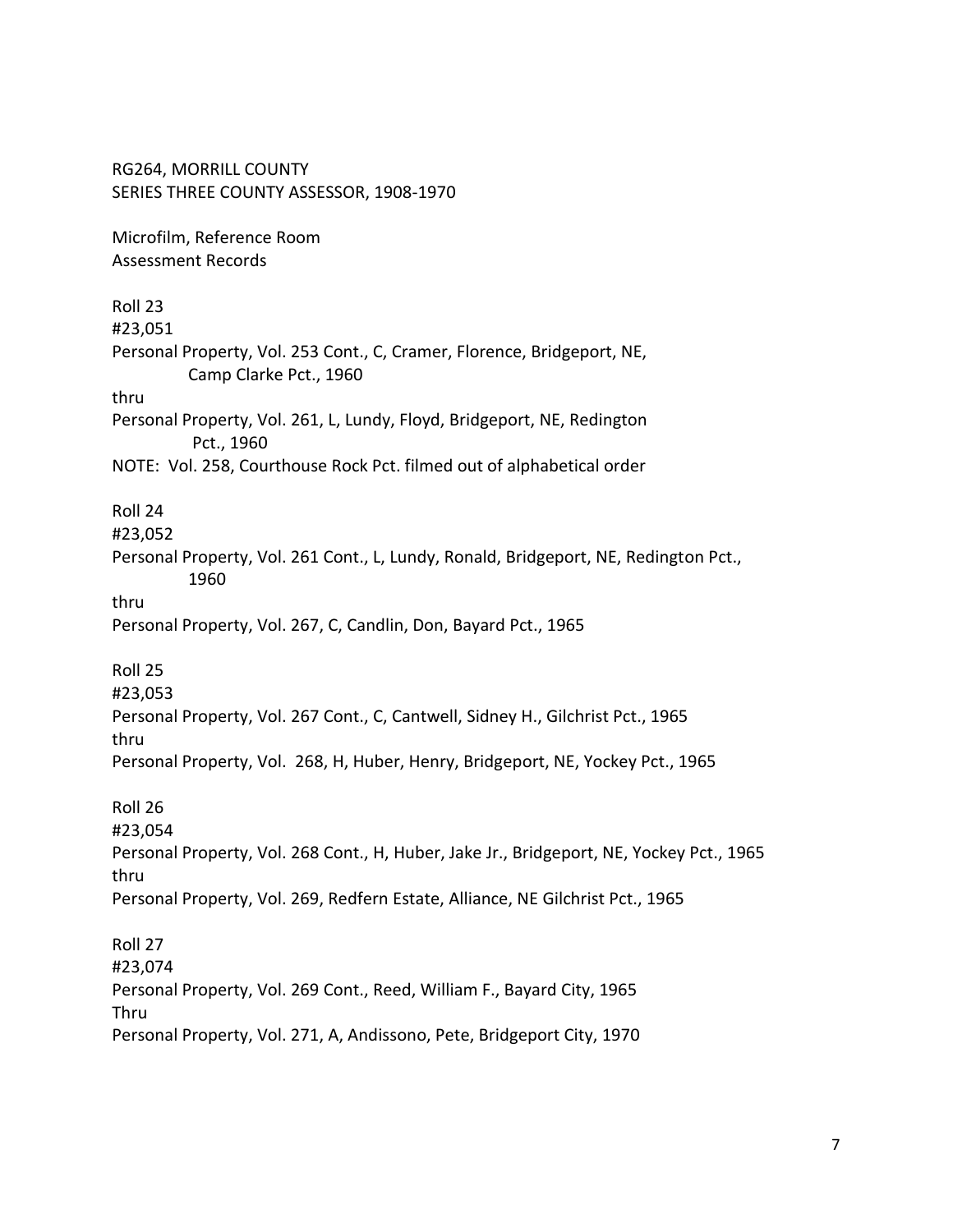Microfilm, Reference Room Assessment Records

Roll 28

#23,075

Personal Property, Vol. 271 Cont., A, Arends, James, Bayard City, 1970 thru

Personal Property, Vol., 272, K, Klatt, John E., Bridgeport City, 1970

Roll 29

#23,076

Personal Property, Vol. 272 Cont., K, Kleich, David W., Bridgeport, NE, Camp Clarke Pct., Undated

thru

- Vol. 275, Farm Animals, Schedule #312, Bayard Pct., Undated
- NOTE: Frame #979 starts Vol. 275, Farm Animal Assessment Records, Precincts are listed in alphabetical order

Roll 30

#23,077

Vol, 275 Cont., Farm Animals, Schedule #313, Bayard Pct., Undated thru

District Road and School Taxes, 1920 & Recapitulations, Vol. 277

NOTE: Atlas of Morrill County at frame #189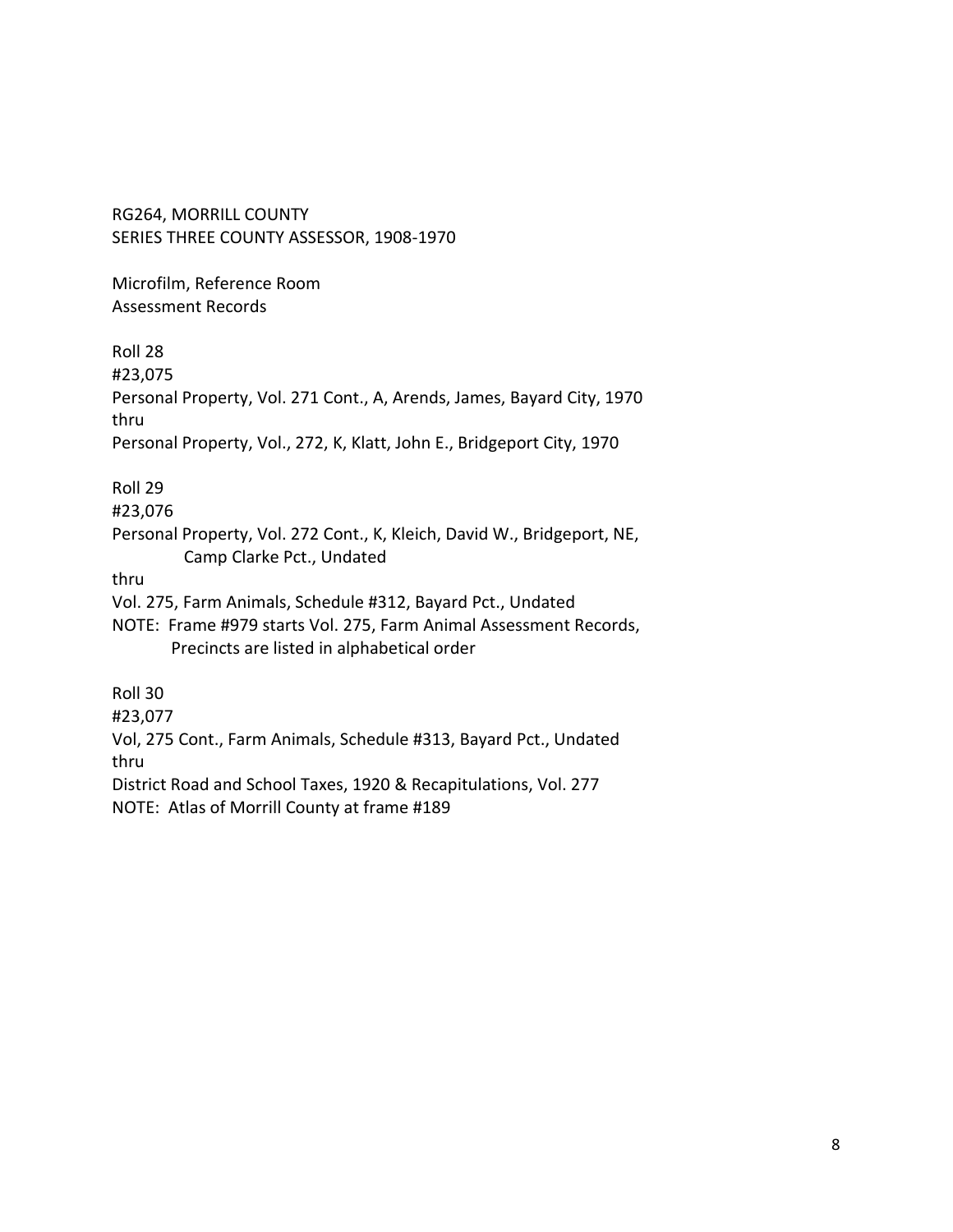Special Assessment and Contracts, 1912-1920

Paper Records Box 1 *Special Assessments, 1912-1920* Railroads -Chicago, Burlington, and Quincy Railroad -Union Pacific Railroad -Pullman Co. -American Railway Express Co.

 Telephone and Telegraph Companies -Nebraska Telephone Co. -Western Union Telegraph Co.

## *Contracts*

Farmers Irrigation District, 1925

f. 1, Construction and Maintenance of Bridges, Wild Horse and Red Willow Drains

f. 2, Irrigation Building, Title and Specs., Bridgeport, ca. 1930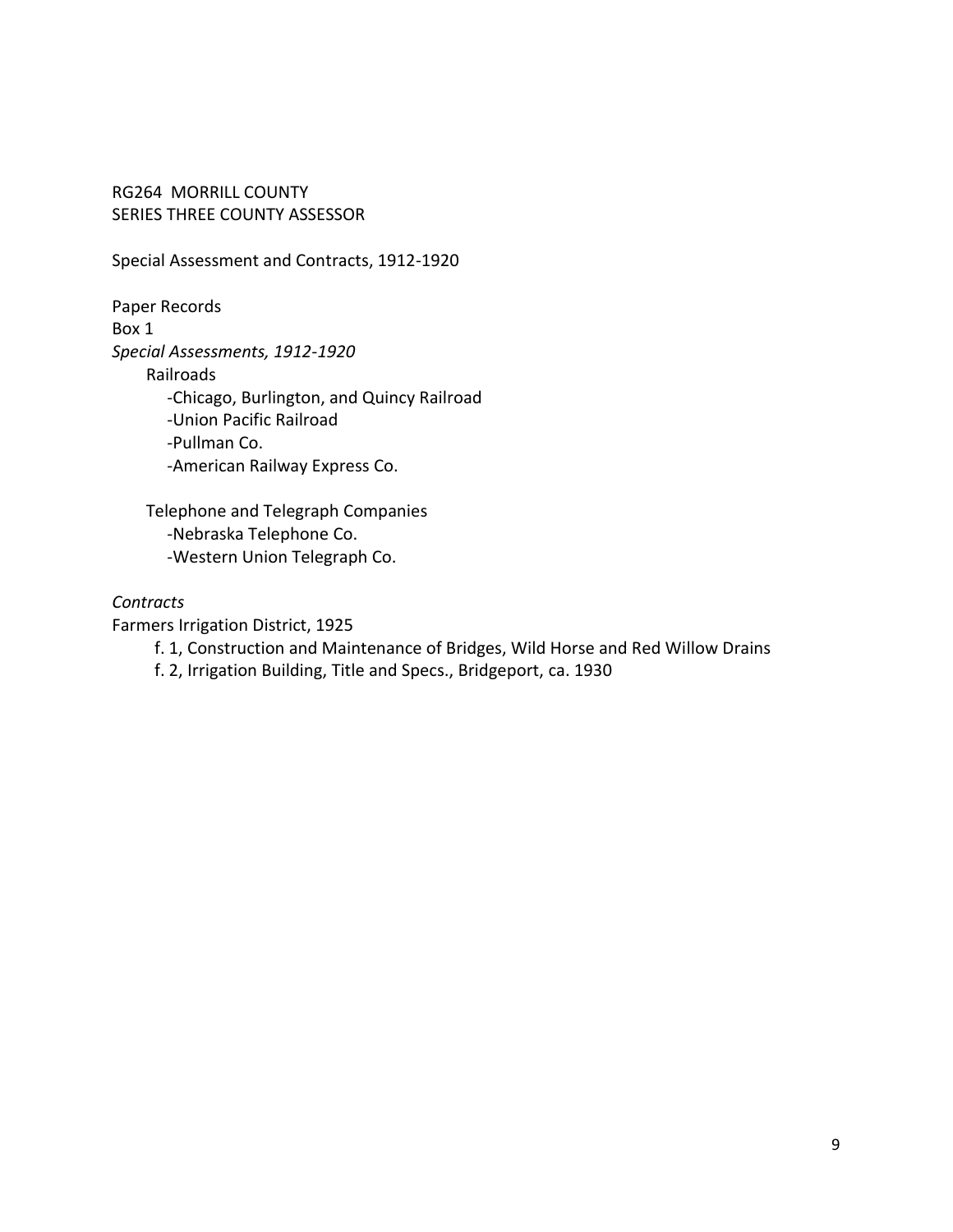RG264, MORRILL COUNTY SERIES FOUR COUNTY TREASURER

Tax Lists, 1910-1924

Microfilm, Reference Room Roll 1 #23,003 Personal Property Volume 1, pg. 1, 1910 thru Volume 8, pg. 29, South Bayard Pct, Lot 6, Blk 14, 1913

Roll 2 #23,004 Real Property, Lots Volume 8 cont., pg. 30, South Bayard, 1<sup>st</sup> Addition, Lot 1, Blk 1, 1913 thru Personal Property, Volume 13, pg. 13, A, 1915

Roll 3 #23,005 Personal Property Volume 13 cont., pg. 4, B, 1915 thru Real Property, Lands, Volume 18, pg. 44, Sec. 10, Twn. 18, Rng. 51, 1916

Roll 4 #23,006 Real Property, Lands, Volume 18 cont., pg. 45, Sec. 11, Twn. 18, R. 51, 1916 thru Real Property, Lands, Volume 22, pg. 153, Sec. 5, Twn, 21, Rng. 48, 1917 Roll 5 #23,007

Real Property, Lands, Volume 22 cont, pg. 154, Sec. 6, Twn,. 21, Rng. 48, 1917 thru Real Property, Lands, Volume 26, pg. 231, Sec. 35, Twn. 22, Rng. 50, 1918 NOTE: Volume 24, frame #325, pgs. 69-71, are blank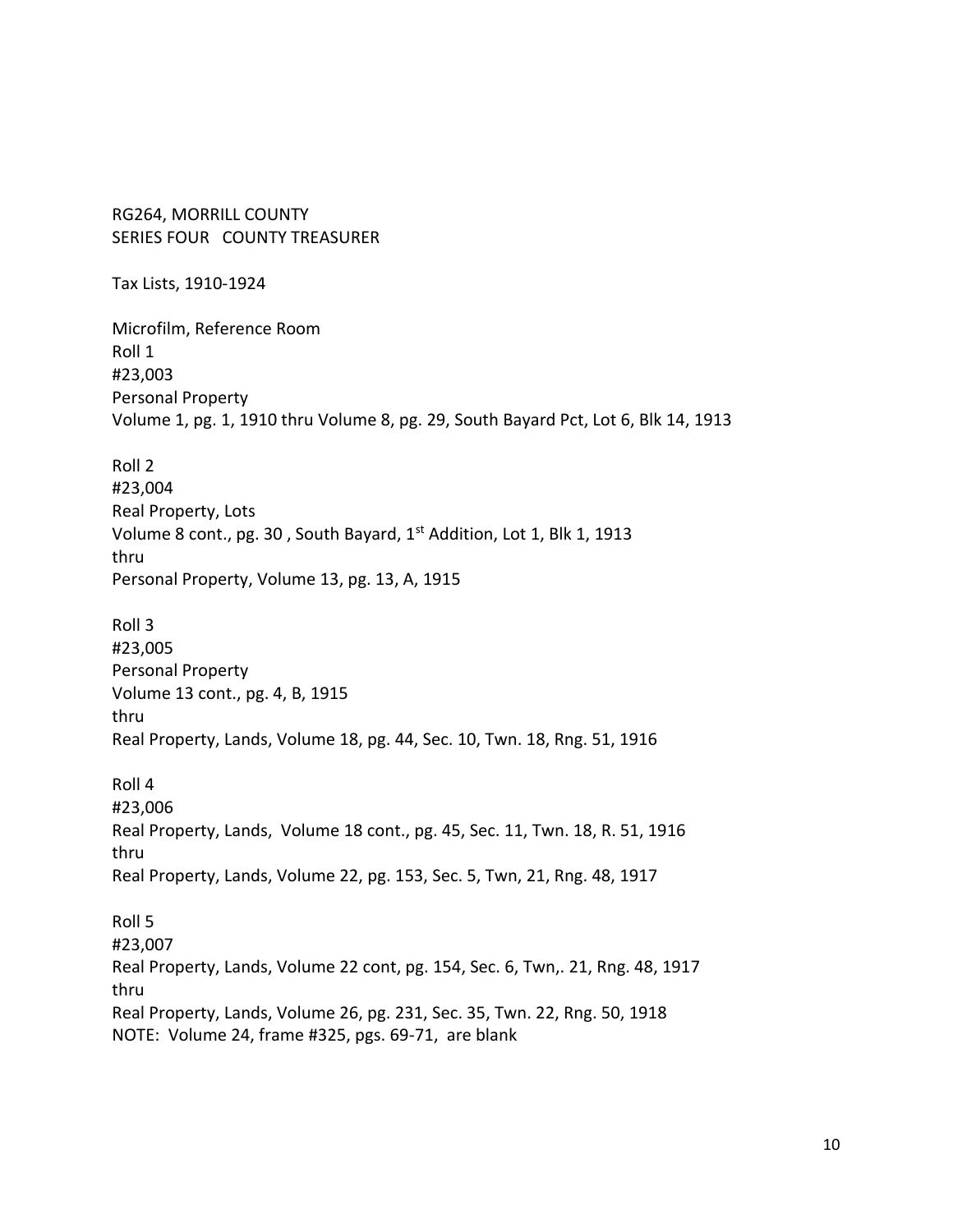RG264, MORRILL COUNTY SERIES FOUR COUNTY TREASURER

Tax Lists, 1910-1924 Continued

Microfilm, Reference Room Roll 6 #23,008 Real Property, Lands Volume 26 cont., pg. 232, Sec. 1, Twn. 22, Rng, 51, 1918 thru Real Property, Lands, Volume 30, pg. 281, Sec. 36, Twn. 23, Rng. 47, 1919

Roll 7 #23,009 Real Property, Lands Volume 30 cont., pgs. 282, Sec. 1, Twn. 23, Rng. 48, 1919 thru Real Property, Lands Volume 34, pg. 316, Sec. 22, Twn. 23, Rng. 52, 19120 NOTE; Microfilm Operator Certificate at end of reel is incorrect, should read Sec. 22

Roll 8 #23,011 Real Property, Lands, Volume 34 cont. pg. 317, Sec. 23, Twn, 23, Rng, 52, 1920 thru Personal Property, Volume 39, pg. 5, Revised Tax Lists, B, 1921

Roll 9 #23,012 Personal Property, Volume 39 cont., pg. 6, Revised Tax Lists, B. 1921 thru Personal Property, Volume 43, pg. 66, P, 1922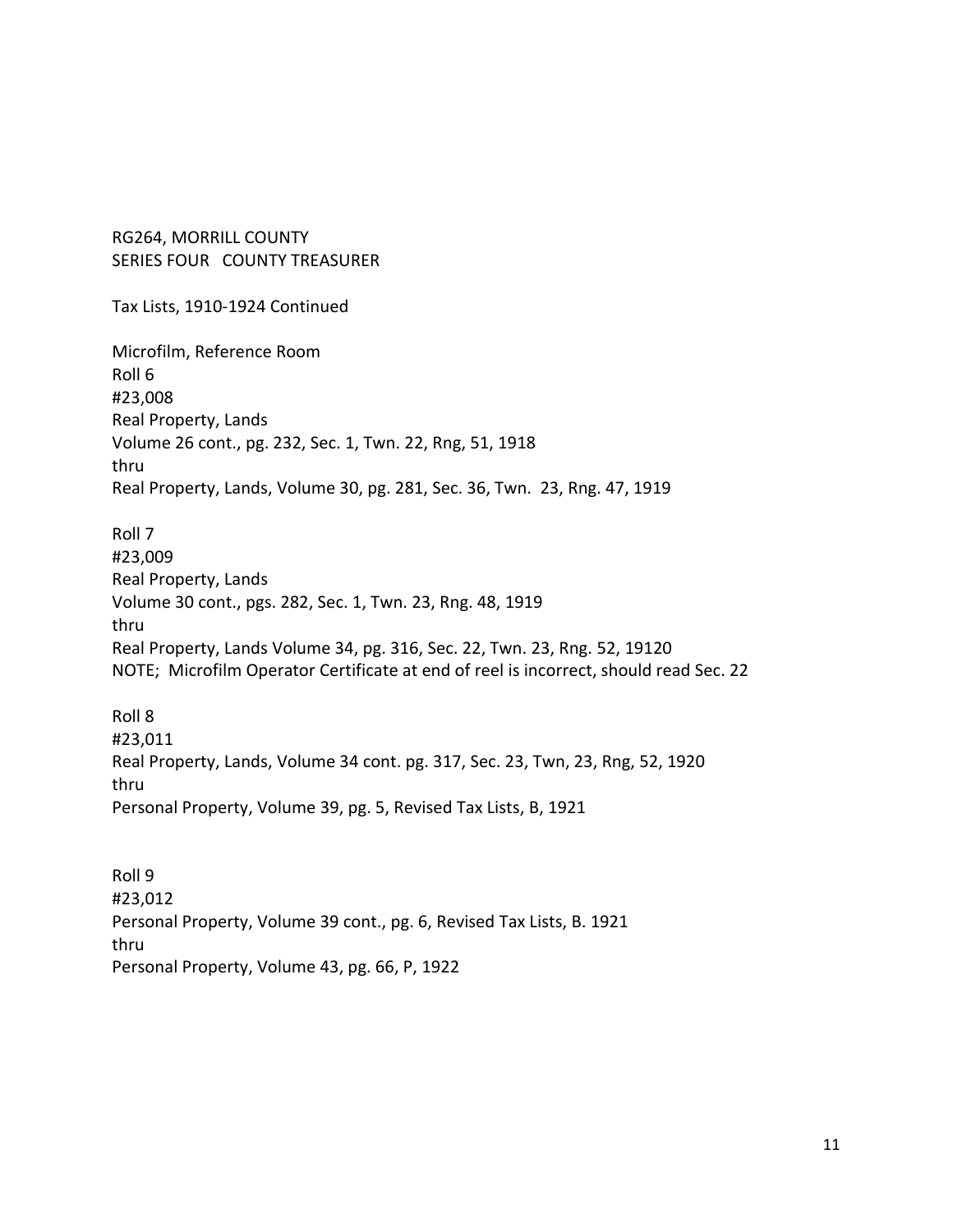RG264, MORRILL COUNTY SERIES FOUR COUNTY TREASURER

Tax Lists, 1910-1924 Continued

Microfilm, Reference Room Roll 10 #23,013 Personal Property, Volume 43 cont., pg. 67, Q, 1922 thru Real Property, Lots, Volume 47, Melvins Subdivision to Northport, Lot 24, 1923 Roll 11

#23,014 Real Property, Lots, Volume 48, pg. 1, Bayard City, Lot 19, Blk 3, 1923 thru Real Property, Lands, Volume 52, pg. 40, Sec. 6, Twn, 18, Rng. 49, 1924 NOTE: Personal Property records for 1924 not available at time of microfilming Frame target for Vol. 48 is incorrect, shows Lands rather than Lots

Roll 12 #23,015 Real Property, Lands, Volume 52 cont., pg. 41, Sec. 7, Twn. 18, Rng. 49, 1924 thru Real Property, Lands, Volume 53, Sec. 36, Twn. 52, 1924

SERIES FOUR COUNTY TREASURER SUBSERIES ONE Volume 1, Sewer Tax Record, 1917-1923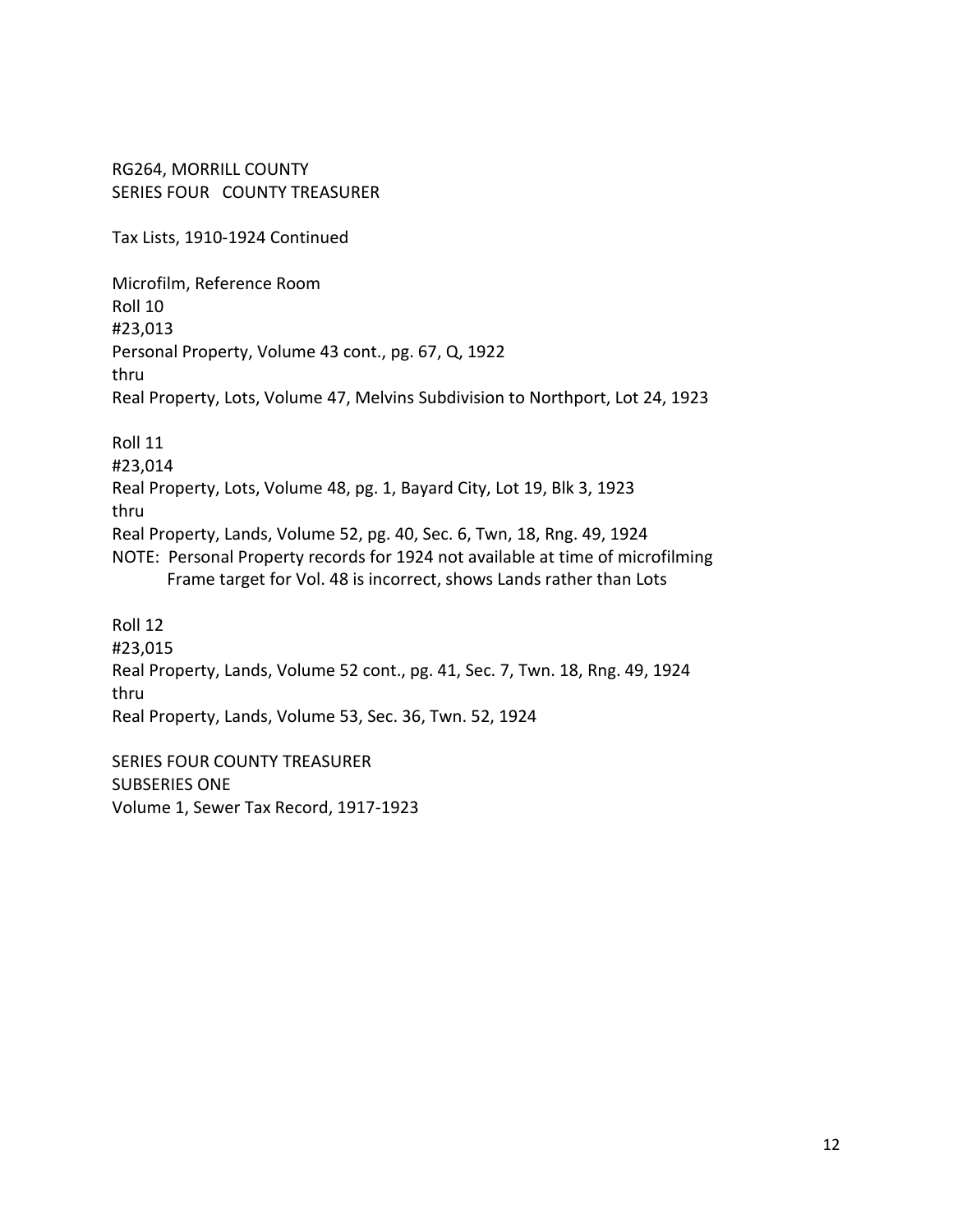RG264, MORRILL COUNTY SERIES FIVE COUNTY COURT

Paper Records Misc. Box 1

Militia Enrollment and Veterans Soldiers and Sailors Lists, 1909-1940

- f. 1, Militia List, 1909
- f. 2, Militia List, 1917
- f. 3, Veterans Soldiers and Sailors List, Mexican American War, Civil War, and Spanish American War, 1917
- f. 4, Militia List, 1922
- f. 5, Veterans, Soldiers and Sailors List, Mexican American War, Civil War, and Spanish American War, and World War I, 1923
- f. 6, Militia List, 1931
- f. 7, Selective Service Registration, Statistics and Rules/Regs., 1940

Paper Records Misc. Box 1 Cont.

Mothers Pensions, 1920-1926 Applications f. 1, Dobrinski, Elizabeth, 1921-1926 f. 2, Helm, Leona M., 1921 f. 3, Johnson, Vinnie M., 1922 f. 4, Latham, Jennie B., 1923-1924 f. 5, Lynch, Ethel, 1923-1924 f. 6, Mitchell, Nelson J. (Mrs.), 1926 f. 7, Osborne, Pearl, 1922-1923 f. 8, Rockriver, Wilda, 1925 f. 9, Stilley, Dora, 1924-1927 f. 10, Waterman, Elizabeth, 1921-1923 f. 11, Wier, Ruby, 1924

f. 12, Wilson, Nora, 1920-1921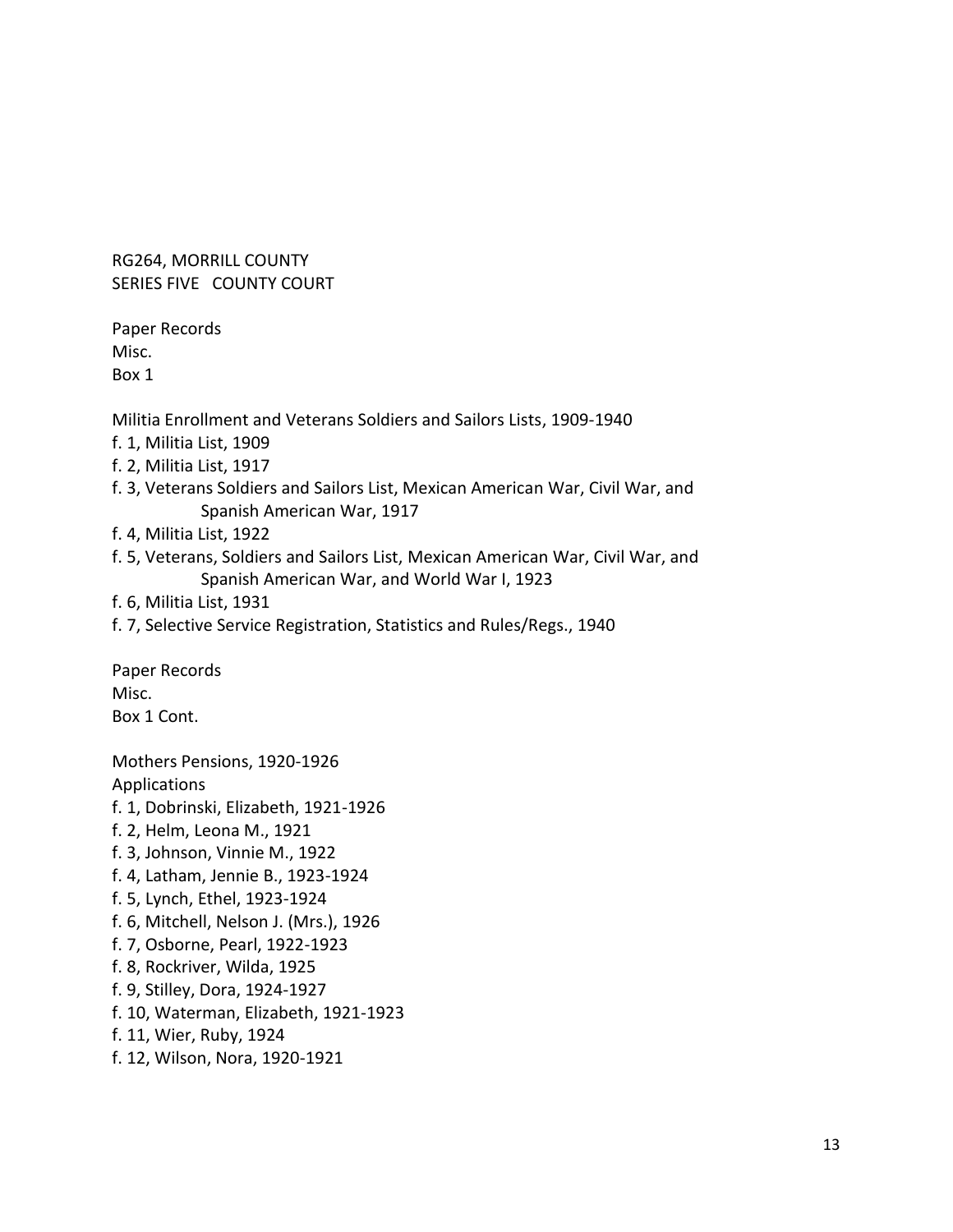RG264, MORRILL COUNTY SERIES SIX DISTRICT COURT

SERIES SIX SUBSERIES ONE District Court Insanity Board

Insanity Record Books Volume 1 thru Volume 3, May 1909 thru August 1981 (Alphabetical indexes in front of each volume) NOTE: Confidential record per Nebr. Rev. Statute 71-961; need to obtain court order from Morrill County District Court

SERIES SIX SUBSERIES TWO District Court Appearance Dockets (Alphabetical indexes in front of these volumes except for Volume 1A)

Volume 1A, Feb. 1909 thru June 1909 (no alpha index)

Volume 1, June 1909 thru Volume 28, June 1985(alpha indexes)

SERIES SIX SUBSERIES THREE District Court Court Journal Volume 1, June 1909 thru Volume 28, January 1985

SERIES SIX SUBSERIES FOUR District Court Complete Record Volume 1, Dec. 1911 thru Volume 54, Sept. 1986